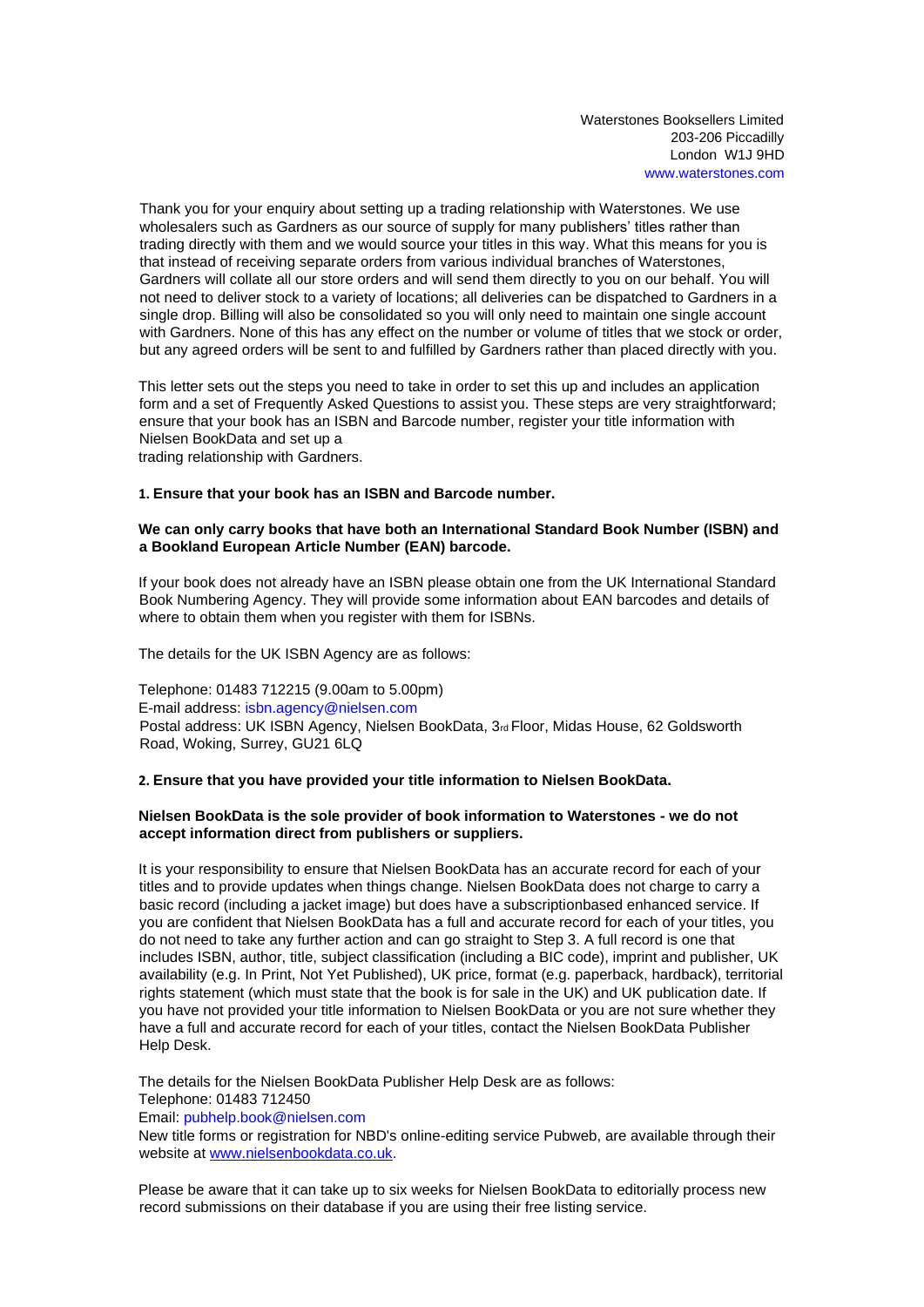#### **3. Set up a Trading relationship with Gardners Books Ltd.**

This pack includes a form headed "Gardners Books Ltd"- New Waterstones Trading Application form. Please complete this form **even if you already trade with Gardners**.

Completed forms should be returned to:

Gardners Books Ltd E-mail: sph@gardners.com Tel: 01323 521555

Once your account with Gardners is set up, we will notify Nielsen BookData and they will send your title information through to our store system.

**Please ensure that you use the same company name to identify yourself to both Nielsen BookData and Gardners or we will not be able to match your trading account to your book information.**

Please note that once you have completed the above steps, your book will be listed for sale on Waterstones.com and you will be ready to submit your book for consideration. All our titles are bought centrally, and we give due consideration to everything sent to us.

Yours sincerely,

**Waterstones E-mail: ipc@waterstones.com** 

# **Frequently Asked Questions**

# **My product is not eligible for an ISBN. Is it still possible to sell it to Waterstones?**

We carry a limited range of related products, including greetings cards, calendars and diaries, social stationery, accessories and games, which are bought and managed centrally. In most cases you would need to supply us through a currently approved supplier, rather than direct. In the first instance, please send your product information to our Related Products team at commsrelatedproducts@waterstones.com .

#### **What discount should I charge for my book(s)?**

Your commercial relationship is with Gardners and you will need to negotiate this with them.

**My book information is on the Waterstones system but some details are incorrect or need updating.** You should contact Nielsen BookData's Publisher Helpdesk. Telephone: 01483 712450 or email pubhelp.book@nielsen.com

**Do I need to notify Nielsen BookData that my orders for Waterstones need to be routed to Gardners?** You should not contact Nielsen BookData to notify them of this. We will notify Nielsen BookData that our orders need to be linked and routed to Gardners.

#### **Do I need to contact Whitaker Information Services?**

No. Whitaker Information Services and Book Data merged in 2002 to form Nielsen BookData.

#### **I am receiving orders direct from stores. What should I do?**

Do not fulfil the orders. Contact ipc@waterstones.com

#### **Is there someone I can contact at Head Office about selling my books to Waterstones?**

Once you have completed the attached form and received confirmation that your trading account with Gardners has been accepted, you can submit your book via a webform on our independent publisher webpage [at www.waterstones.com/ipc.](http://www.waterstones.com/ipc)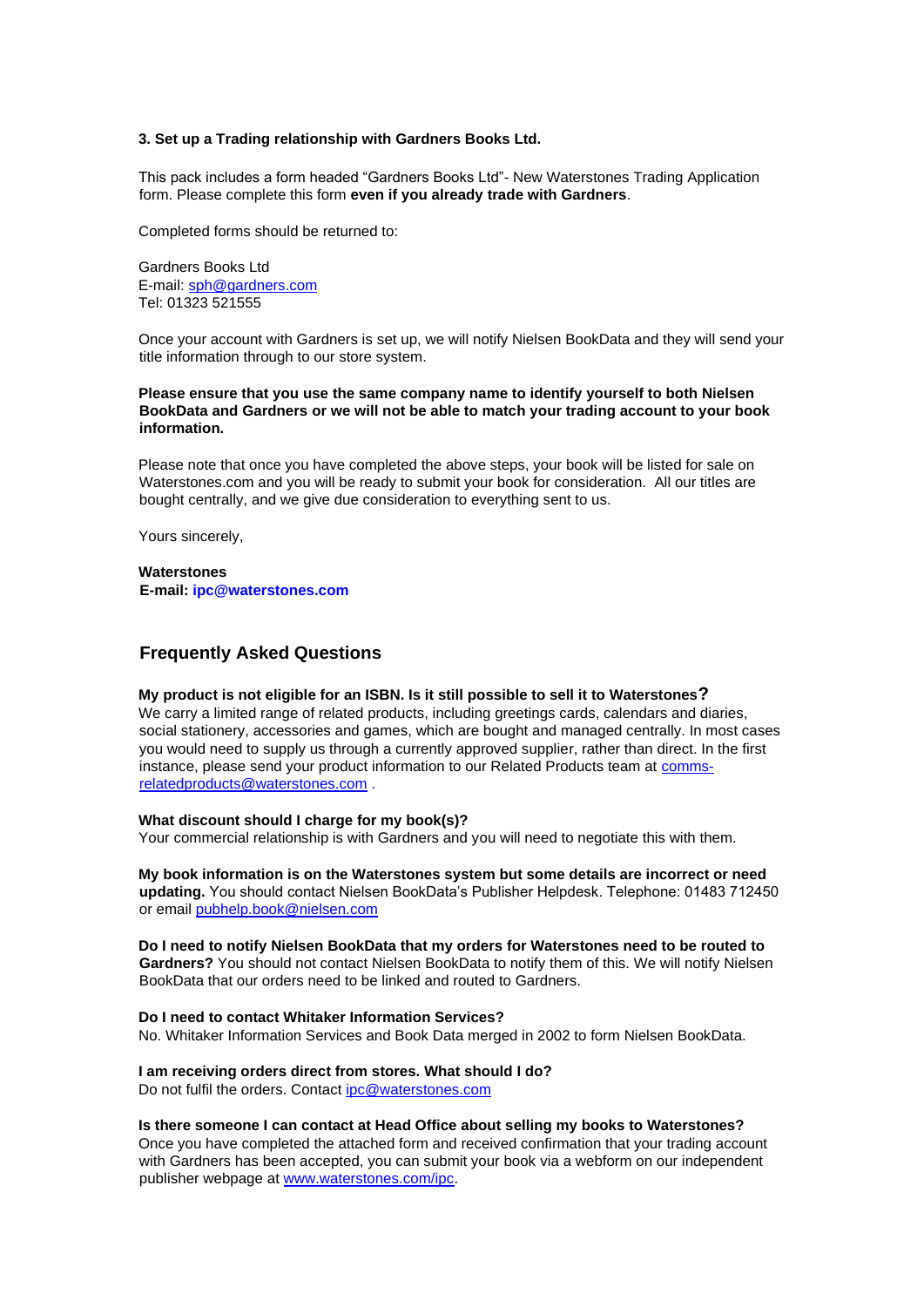# **Gardners Books Ltd**

|                                    |            |                                             | <b>Publisher Information</b>                                                                                          |                                               |                                      |
|------------------------------------|------------|---------------------------------------------|-----------------------------------------------------------------------------------------------------------------------|-----------------------------------------------|--------------------------------------|
|                                    |            |                                             |                                                                                                                       |                                               |                                      |
| Publisher:                         |            |                                             |                                                                                                                       |                                               |                                      |
|                                    |            |                                             |                                                                                                                       |                                               |                                      |
|                                    |            |                                             |                                                                                                                       |                                               |                                      |
|                                    |            |                                             |                                                                                                                       |                                               |                                      |
| Address:                           |            |                                             |                                                                                                                       |                                               |                                      |
|                                    |            |                                             |                                                                                                                       |                                               |                                      |
|                                    |            |                                             |                                                                                                                       |                                               |                                      |
|                                    | Town/City  |                                             |                                                                                                                       |                                               | Postcode                             |
| Phone:                             |            |                                             |                                                                                                                       |                                               | Email: <u>Contract Communication</u> |
|                                    |            |                                             |                                                                                                                       | Distributor details (if different from above) |                                      |
|                                    |            |                                             |                                                                                                                       |                                               |                                      |
| Publisher:                         |            |                                             | <u> 1989 - Johann Barbara, martxa alemaniar arg</u>                                                                   |                                               |                                      |
|                                    |            |                                             |                                                                                                                       |                                               |                                      |
|                                    |            |                                             |                                                                                                                       |                                               |                                      |
|                                    |            |                                             |                                                                                                                       |                                               |                                      |
| Address:                           |            |                                             |                                                                                                                       |                                               |                                      |
|                                    |            |                                             |                                                                                                                       |                                               |                                      |
|                                    |            |                                             |                                                                                                                       |                                               |                                      |
|                                    | Town/City  |                                             |                                                                                                                       |                                               | Postcode                             |
| Phone:                             |            | <u> 1989 - Johann Barn, mars ann an t-A</u> |                                                                                                                       |                                               | Email: <u>Contract Communication</u> |
|                                    |            |                                             | Nielsen Bookdata listed?                                                                                              |                                               |                                      |
|                                    |            |                                             |                                                                                                                       |                                               |                                      |
| Please provide an<br>example ISBN: |            |                                             |                                                                                                                       |                                               |                                      |
|                                    |            |                                             |                                                                                                                       |                                               |                                      |
| Do your books                      | <b>YES</b> | <b>NO</b>                                   |                                                                                                                       |                                               |                                      |
| have a barcode?                    |            |                                             |                                                                                                                       |                                               |                                      |
| Returns Contact:                   |            |                                             |                                                                                                                       |                                               |                                      |
|                                    |            |                                             | <u> 1989 - Johann Harry Harry Harry Harry Harry Harry Harry Harry Harry Harry Harry Harry Harry Harry Harry Harry</u> |                                               |                                      |
|                                    |            |                                             |                                                                                                                       |                                               |                                      |
| Address:                           |            |                                             |                                                                                                                       |                                               |                                      |
|                                    |            |                                             |                                                                                                                       |                                               |                                      |
|                                    | Town/City  |                                             |                                                                                                                       |                                               | Postcode                             |
|                                    |            |                                             |                                                                                                                       |                                               |                                      |
| Phone:                             |            |                                             | Email:                                                                                                                |                                               |                                      |

# **New Waterstones Trading Application**